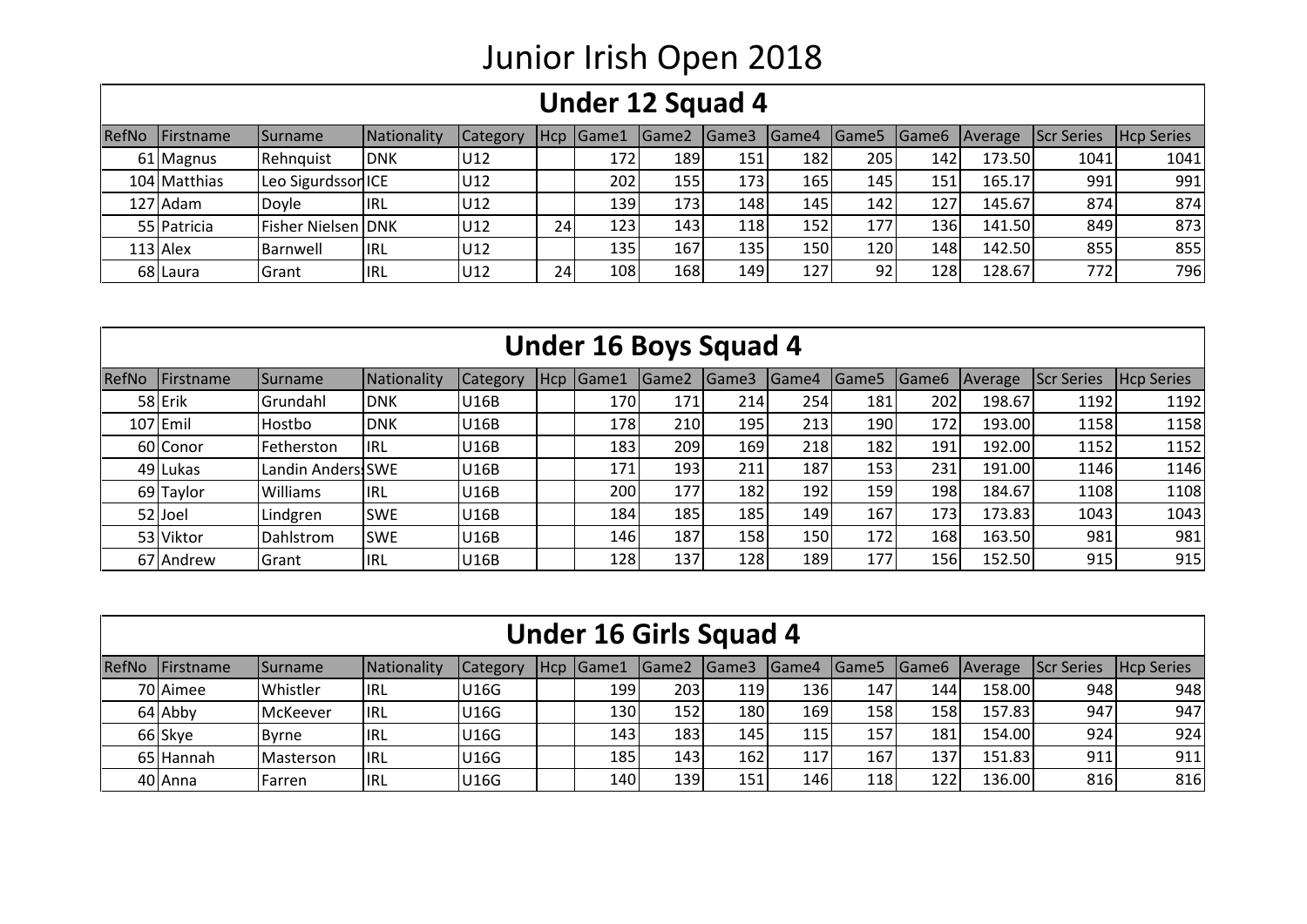## Junior Irish Open 2018

|               |            |                            |                    |             |     |       |                   | Under 19 Boys Squad 4 |       |                   |                   |         |                   |                   |
|---------------|------------|----------------------------|--------------------|-------------|-----|-------|-------------------|-----------------------|-------|-------------------|-------------------|---------|-------------------|-------------------|
| <b>IRefNo</b> | Firstname  | <b>Surname</b>             | <b>Nationality</b> | Category    | Hcp | Game1 | Game <sub>2</sub> | Game3                 | Game4 | Game <sub>5</sub> | Game <sub>6</sub> | Average | <b>Scr Series</b> | <b>Hcp Series</b> |
|               | 48 Oliver  | Dahlgren                   | <b>SWE</b>         | U19B        |     | 183   | 232               | 267                   | 223   | 186               | 238               | 204.83  | 1329              | 1329              |
|               | 120 Niklas | . Sorensen                 | <b>DNK</b>         | <b>U19B</b> |     | 176   | 201               | 201                   | 196   | 267               | 222               | 210.50  | 1263              | 1263              |
|               | 44 Joseph  | Van Vilsteren              | <b>ENG</b>         | U19B        |     | 157   | 171               | 217                   | 203   | 258               | 244               | 208.33  | 1250              | 1250              |
|               | 22 Chris   | T-Nairne                   | <b>SCO</b>         | U19B        |     | 157   | 191               | 217                   | 217   | 249               | 204               | 205.83  | 1235              | 1235              |
|               | 54 Marcus  | <b>Fisher Nielsen IDNK</b> |                    | U19B        |     | 190   | 210               | 178                   | 232   | 202               | 203               | 202.50  | 1215              | 1215              |
|               | 6 Robbie   | Bowden                     | <b>ENG</b>         | U19B        |     | 224   | 170               | 193                   | 200   | 182               | 242               | 201.83  | 1211              | 1211              |
|               | 51 Timmie  | Ahl                        | <b>SWE</b>         | U19B        |     | 190   | 233               | 211                   | 171   | 201               | 188               | 199.00  | 1194              | 1194              |
|               | 41 Sean    | Farren                     | <b>IRL</b>         | U19B        |     | 1981  | 178               | 235                   | 213   | 221               | 146               | 198.50  | 1191              | 1191              |
|               | 74 Dylan   | Guerds                     | <b>NLD</b>         | U19B        |     | 201   | 196               | 160                   | 203   | 224               | 191               | 195.83  | 1175              | 1175              |
|               | 42 Jack    | Bruton                     | <b>IRL</b>         | U19B        |     | 201   | 219               | 171                   | 194   | 179               | 209               | 195.50  | 1173              | 1173              |
|               | 36 Marcus  | Christensen                | <b>DNK</b>         | U19B        |     | 204   | 191               | 175                   | 167   | 197               | 222               | 192.67  | 1156              | 1156              |
|               | 50 Edward  | Karle                      | <b>SWE</b>         | <b>U19B</b> |     | 190   | 199               | 192                   | 157   | 169               | 183               | 181.67  | 1090              | 1090              |
|               | 62 Sean    | Fagan                      | <b>IRL</b>         | U19B        |     | 248   | 169               | 142                   | 189   | 106               | 144               | 166.33  | 998               | 998               |
|               | 63 Dean    | Fagan                      | <b>IRL</b>         | <b>U19B</b> |     | 125   | 118               | 155                   | 169   | 160               | 149               | 146.00  | 876               | 876               |

|       | <b>Under 19 Girls Squad 4</b> |                 |             |                 |       |                  |                   |        |       |                   |                   |         |                   |                   |  |
|-------|-------------------------------|-----------------|-------------|-----------------|-------|------------------|-------------------|--------|-------|-------------------|-------------------|---------|-------------------|-------------------|--|
| RefNo | Firstname                     | Surname         | Nationality | <b>Category</b> | l Hcp | Game1            | Game <sub>2</sub> | lGame3 | Game4 | Game <sub>5</sub> | Game <sub>6</sub> | Average | <b>Scr Series</b> | <b>Hcp Series</b> |  |
|       | 2 Cecilie                     | I.M.Dam         | <b>DNK</b>  | <b>U19G</b>     |       | 257              | 228               | 163    | 214   | 223               | 210               | 215.83  | 1295              | 1295              |  |
|       | 56 Louise                     | G Nielsen       | <b>DNK</b>  | <b>U19G</b>     |       | 192              | 214               | 170    | 211   | 156               | 191               | 189.00  | 1134              | 1134              |  |
|       | 39 Kellie                     | McDonnell       | IRL         | U19G            |       | 154              | 202               | 161    | 201   | 164               | 171               | 175.50  | 1053              | 1053              |  |
|       | 59 Aoife                      | Lawlor          | <b>IRL</b>  | <b>U19G</b>     |       | 177              | 168               | 154    | 155   | 157               | 186               | 166.17  | 997               | 997               |  |
|       | 76 Chloe                      | Colton          | <b>IRL</b>  | <b>U19G</b>     |       | 136 <sub>1</sub> | 199               | 145    | 165   | 191               | 150               | 164.33  | 986               | 986               |  |
|       | 47 Megan                      | Philip          | <b>SCO</b>  | <b>U19G</b>     |       | 197              | 154               | 142    | 184   | 137               | 164               | 163.00  | 978               | 978               |  |
|       | 57 Anna                       | <b>Djursing</b> | <b>DNK</b>  | <b>U19G</b>     |       | 138              | 184               | 204    | 148   | 132               | 145               | 158.50  | 951               | 951               |  |
|       | 79 Camilla                    | Aronkvist       | <b>DNK</b>  | <b>U19G</b>     |       | 113              | 129               | 184    | 136   | 152               | 173               | 147.83  | 887               | 887               |  |